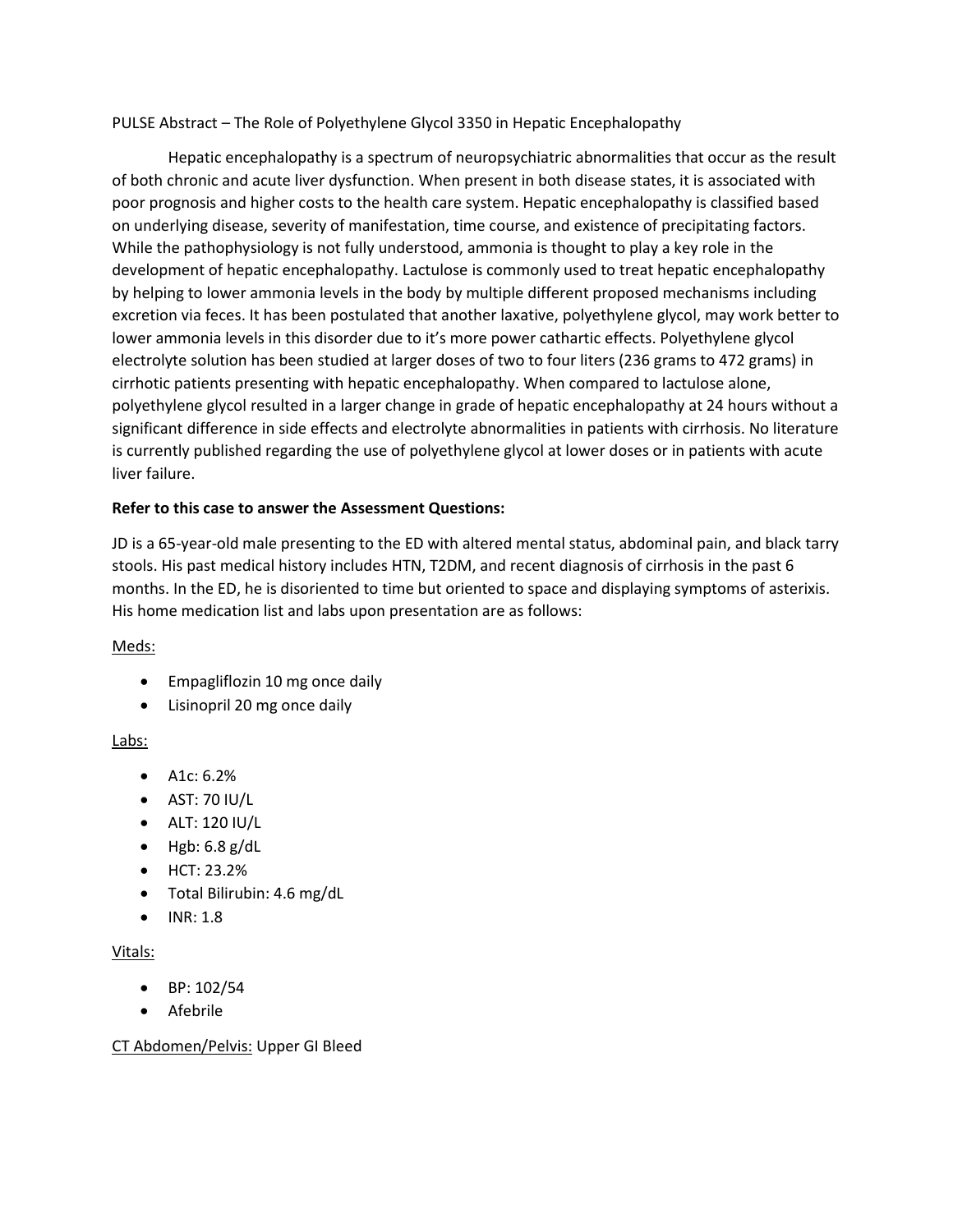# Question 1:

How would you classify JD's hepatic encephalopathy?

- A. Type A, Grade II (Overt), episodic, precipitated
- B. Type C, Grade IV (Overt), episodic, precipitated
- C. Type C, Grade II (Overt), episodic, precipitated
- D. Type C, Grade I (Covert), recurrent, spontaneous

#### Question 2:

For JD, who presents with Type C, Grade II, precipitated and episodic hepatic encephalopathy, which of the following is an appropriate treatment option?

- A. Rifaximin 550 mg by mouth twice daily alone
- B. Diphenoxylate hydrochloride 5 mg four times daily
- C. Treat precipitating factor(s)
- D. Lactulose 20g/30mL every 2 hours until bowel movement then given 2 to 4 times per day at a dose needed to achieve 2 – 3 soft stools/day
- E. Both C and D

#### Questions 3:

Which of the following dosing regimens of polyethylene glycol should be used for a cirrhotic patient presenting to the emergency department with grade II hepatic encephalopathy?

- A. Polyethylene glycol electrolyte solution 2 liters by mouth every 12 hours for 2 doses
- B. Polyethylene glycol electrolyte solution 4 liters nasogastric given over 4 hours
- C. Polyethylene glycol 17 gm three times per day
- D. Both A and B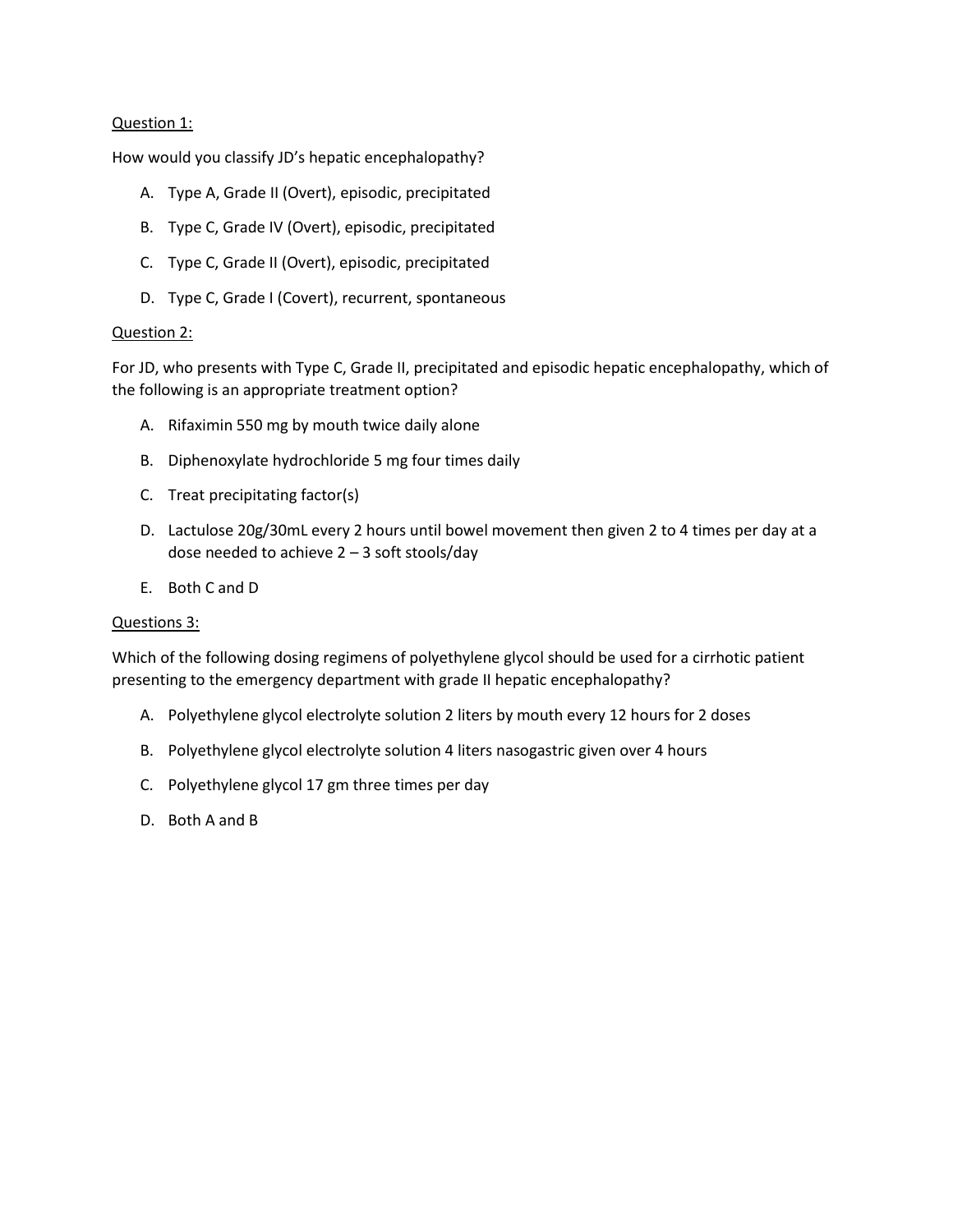References:

- 1) Smith A, Baumgartner K, Bositis C. Cirrhosis: Diagnosis and Management. Am Fam Physician. 2019;100(12):759-770.
- 2) Elsaid MI, Rustgi VK. Epidemiology of Hepatic Encephalopathy. Clin Liver Dis. 2020;24(2):157- 174.
- 3) Vilstrup H, Amodio P, Bajaj J, et al. Hepatic Encephalopathy in Chronic Liver Disease: 2014 Practice Guideline by AASLD and EASL. Published online 2014. https://www.aasld.org/sites/default/files/2019- 06/141022\_AASLD\_Guideline\_Encephalopathy\_4UFd\_2015.pdf.
- 4) Lee W, Larson A, Stravitz T. The Management of Acute Liver Failure: Update 2011. Published online 2011. http://www.aasld.org/sites/default/files/2019- 06/AcuteLiverFailureUpdate201journalformat1.pdf
- 5) Elsaid MI, Rustgi VK. Epidemiology of Hepatic Encephalopathy. Clin Liver Dis. 2020;24(2):157- 174.
- 6) Bernal W, Wendon J. Acute liver failure. N Engl J Med. 2013;369(26):2525-34.
- 7) Patidar KR, Bajaj JS. Covert and Overt Hepatic Encephalopathy: Diagnosis and Management. Clin Gastroenterol Hepatol. 2015;13(12):2048-2061.
- 8) Lactulose. In: AltMedDex® System [Internet database]. Greenwood Village, Colo: Thomson Micromedex. Updated periodically. Accessed 3/28/2022.
- 9) Bothe MK, Maathuis AJH, Bellmann S, van der Vossen JMBM, Berressem D, Koehler A, et al. Dose-Dependent Prebiotic Effect of Lactulose in a Computer-Controlled In Vitro Model of the Human Large Intestine. Nutrients. 2017;9(7):767.
- 10) Rifaximin. In: AltMedDex® System [Internet database]. Greenwood Village, Colo: Thomson Micromedex. Updated periodically. Accessed 3/28/2022.
- 11) Horsmans Y, Solbreux PM, Daenens C, Desager JP, Geubel AP. Lactulose improves psychometric testing in cirrhotic patients with subclinical encephalopathy. Aliment Pharmacol Ther. 1997;11(1):165-70.
- 12) Watanabe A, Sakai T, Sato S, Imai F, Ohto M, Arakawa Y, et al. Clinical efficacy of lactulose in cirrhotic patients with and without subclinical hepatic encephalopathy. Hepatology. 1997;26(6):1410-4.
- 13) Dhiman RK, Sawhney MS, Chawla YK, Das G, Ram S, Dilawari JB. Efficacy of lactulose in cirrhotic patients with subclinical hepatic encephalopathy. Dig Dis Sci. 2000;45(8):1549-52.
- 14) Prasad S, Dhiman RK, Duseja A, Chawla YK, Sharma A, Agarwal R. Lactulose improves cognitive functions and health-related quality of life in patients with cirrhosis who have minimal hepatic encephalopathy. Hepatology. 2007;45(3):549-59.
- 15) Sharma P, Sharma BC, Puri V, Sarin SK. An open-label randomized controlled trial of lactulose and probiotics in the treatment of minimal hepatic encephalopathy. Eur J Gastroenterol Hepatol. 2008;20(6):506-11.
- 16) Luo M, Li L, Lu CZ, Cao WK. Clinical efficacy and safety of lactulose for minimal hepatic encephalopathy: a meta-analysis. Eur J Gastroenterol Hepatol. 2011;23(12):1250-7.
- 17) Bajaj JS, Heuman DM, Wade JB, Gibson DP, Saeian K, Wegelin JA, et al. Rifaximin improves driving simulator performance in a randomized trial of patients with minimal hepatic encephalopathy. Gastroenterology. 2011;140(2):478-487.e1.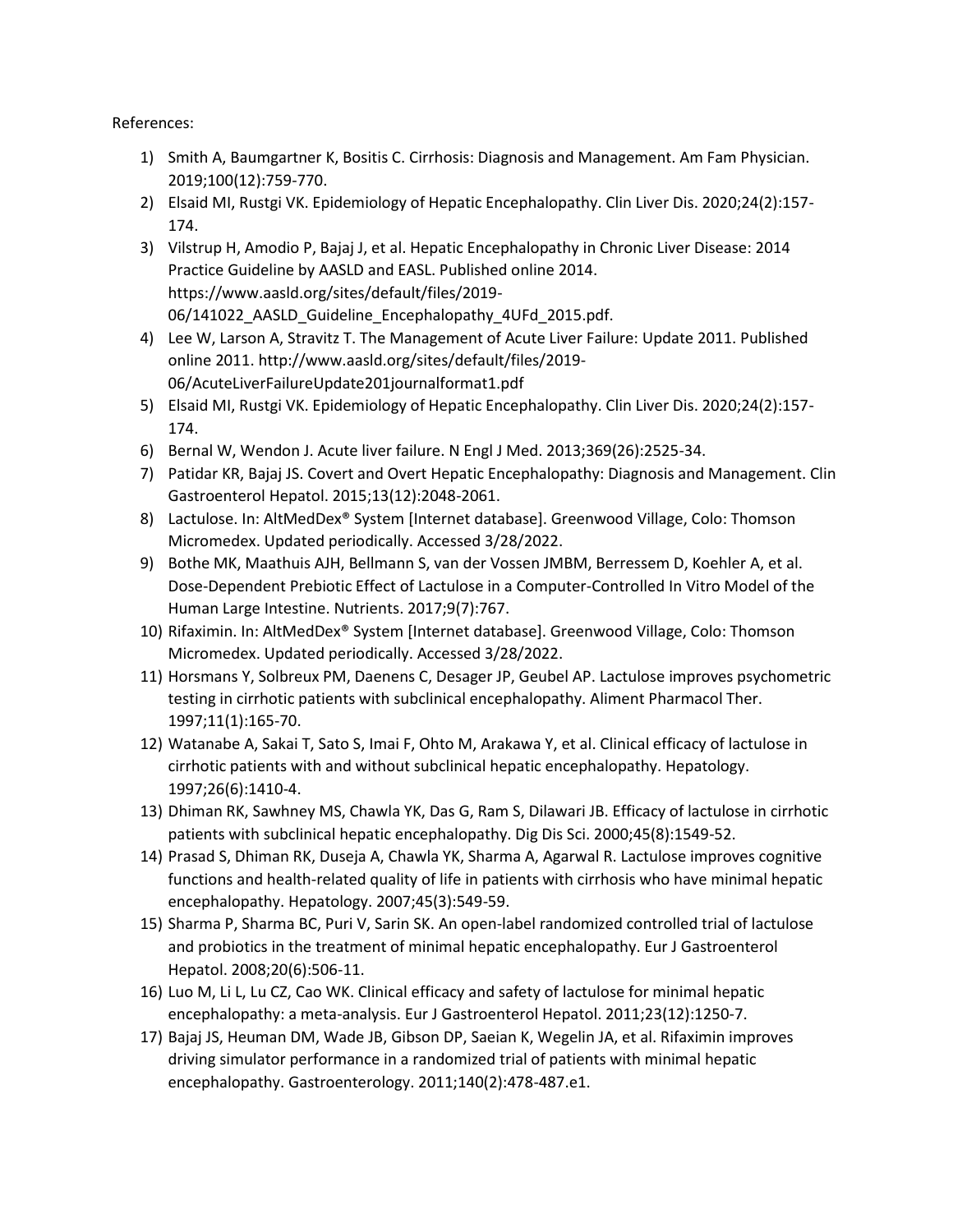- 18) Sidhu SS, Goyal O, Mishra BP, Sood A, Chhina RS, Soni RK. Rifaximin improves psychometric performance and health-related quality of life in patients with minimal hepatic encephalopathy (the RIME Trial). Am J Gastroenterol. 2011;106(2):307-16.
- 19) Gluud LL, Vilstrup H, Morgan MY. Nonabsorbable disaccharides for hepatic encephalopathy: A systematic review and meta-analysis. Hepatology. 2016;64(3):908-22.
- 20) Festi D, Mazzella G, Orsini M, Sottili S, Sangermano A, Bassi L, et al. Rifaximin in the treatment of chronic hepatic encephalopathy; results of a multicenter study of efficacy and safety. Current Therapeutic Research. 1993;(54)5:598-609
- 21) Bucci L, Palmieri GC. Double-blind, double-dummy comparison between treatment with rifaximin and lactulose in patients with medium to severe degree hepatic encephalopathy. Curr Med Res Opin. 1993;13(2):109-18.
- 22) Leevy CB, Phillips JA. Hospitalizations during the use of rifaximin versus lactulose for the treatment of hepatic encephalopathy. Dig Dis Sci. 2007;52(3):737-41
- 23) Paik YH, Lee KS, Han KH, Song KH, Kim MH, Moon BS, et al. Comparison of rifaximin and lactulose for the treatment of hepatic encephalopathy: a prospective randomized study. Yonsei Med J. 2005;46(3):399-407.
- 24) Sharma BC, Sharma P, Lunia MK, Srivastava S, Goyal R, Sarin SK. A randomized, double-blind, controlled trial comparing rifaximin plus lactulose with lactulose alone in treatment of overt hepatic encephalopathy. Am J Gastroenterol. 2013;108(9):1458-63.
- 25) Sharma BC, Sharma P, Agrawal A, Sarin SK. Secondary prophylaxis of hepatic encephalopathy: an open-label randomized controlled trial of lactulose versus placebo. Gastroenterology. 2009;137(3):885-91
- 26) Agrawal A, Sharma BC, Sharma P, Sarin SK. Secondary prophylaxis of hepatic encephalopathy in cirrhosis: an open-label, randomized controlled trial of lactulose, probiotics, and no therapy. Am J Gastroenterol. 2012;107(7):1043-50.
- 27) Bass NM, Mullen KD, Sanyal A, Poordad F, Neff G, Leevy CB, et al. Rifaximin treatment in hepatic encephalopathy. N Engl J Med. 2010;362(12):1071-81.
- 28) Alba L, Hay JE, Angulo P, Lee WM. Lactulose therapy in acute liver failure. J Hepatol 2002;36(Suppl 1):33 (Abst)
- 29) Rahimi RS, Singal AG, Cuthbert JA, Rockey DC. Lactulose vs polyethylene glycol 3350--electrolyte solution for treatment of overt hepatic encephalopathy: the HELP randomized clinical trial. JAMA Intern Med. 2014;174(11):1727-33.
- 30) Ahmed S, Premkumar M, Dhiman RK, Kulkarni AV, Imran R, Duseja A, Kaur P, et al. Combined PEG3350 Plus Lactulose Results in Early Resolution of Hepatic Encephalopathy and Improved 28- Day Survival in Acute-on-Chronic Liver Failure. J Clin Gastroenterol. 2022;56(1):e11-e19.
- 31) Li M, Zhang Z, Chen Q, Zhou X, Shui D, Huang J. Comparative Effectiveness and Safety of Polyethylene Glycol Electrolyte Solution Versus Lactulose for Treatment of Hepatic Encephalopathy: A Systematic Review and Meta-analysis. J Clin Gastroenterol. 2022;56(1):41- 48.
- 32) Polyethylene Glycol 3350. In: AltMedDex® System [Internet database]. Greenwood Village, Colo: Thomson Micromedex. Updated periodically. Accessed 3/28/2022.
- 33) Raja WJR, Sebastian B, Mathai SK A. To compare the effect of polyethylene glycol vs. lactulose in the treatment of overt hepatic encephalopathy. Hepatol Gastroint Dis. 2019;5:166.